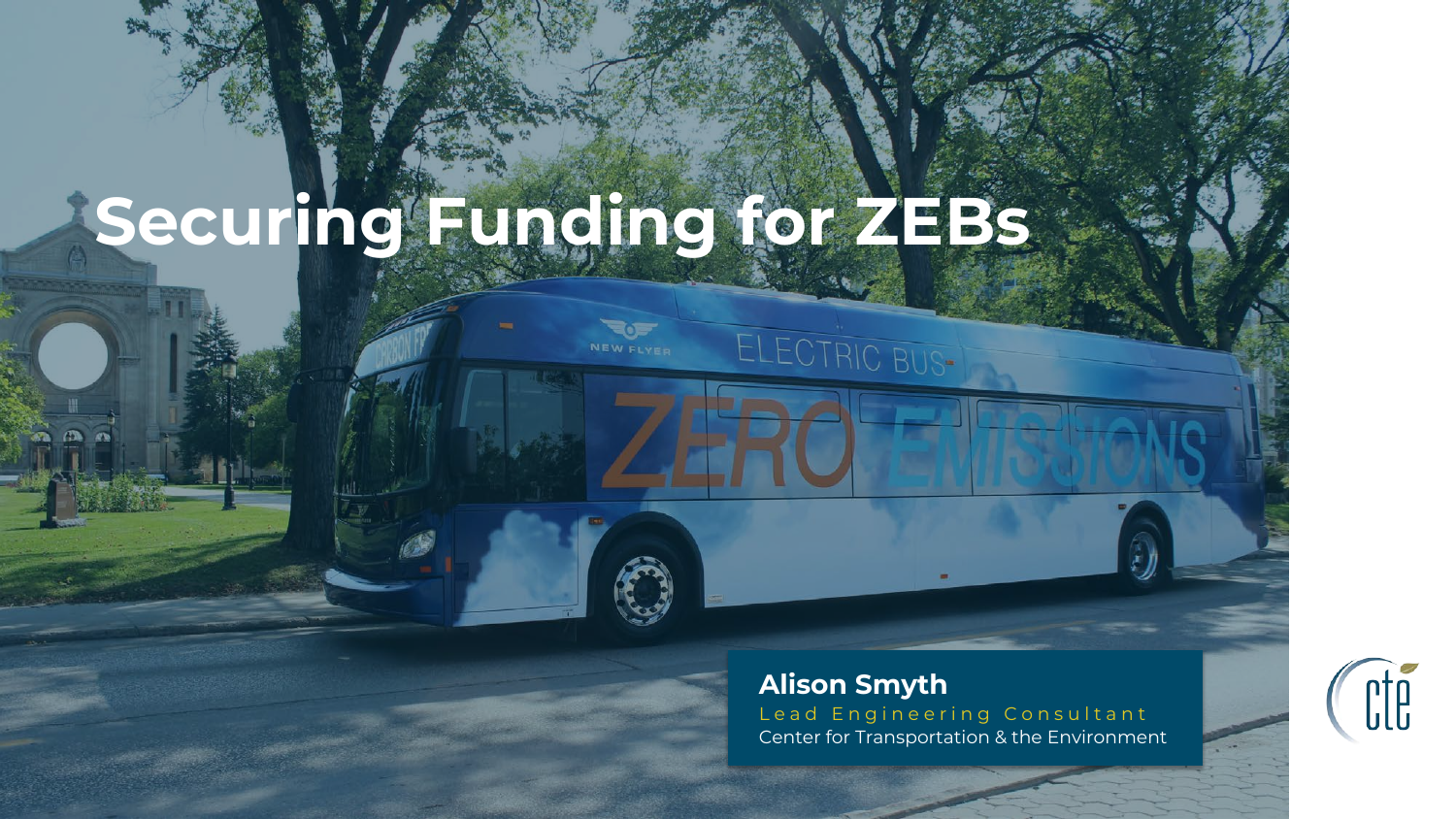### **About CTE**



#### WHO WE ARE

501(c)(3) nonprofit engineering and planning firm



#### OUR MISSION

Improve the health of our climate and communities by bringing people together to develop and commercialize clean, efficient, and sustainable transportation technologies



#### PORTFOLIO

\$800+ million

- *Research, demonstration, deployment*
- *96 Active Projects totaling over \$302 million*



#### OUR FOCUS

Zero-Emission Transportation Technologies



NATIONAL PRESENCE

Atlanta, Berkeley, Los Angeles, St. Paul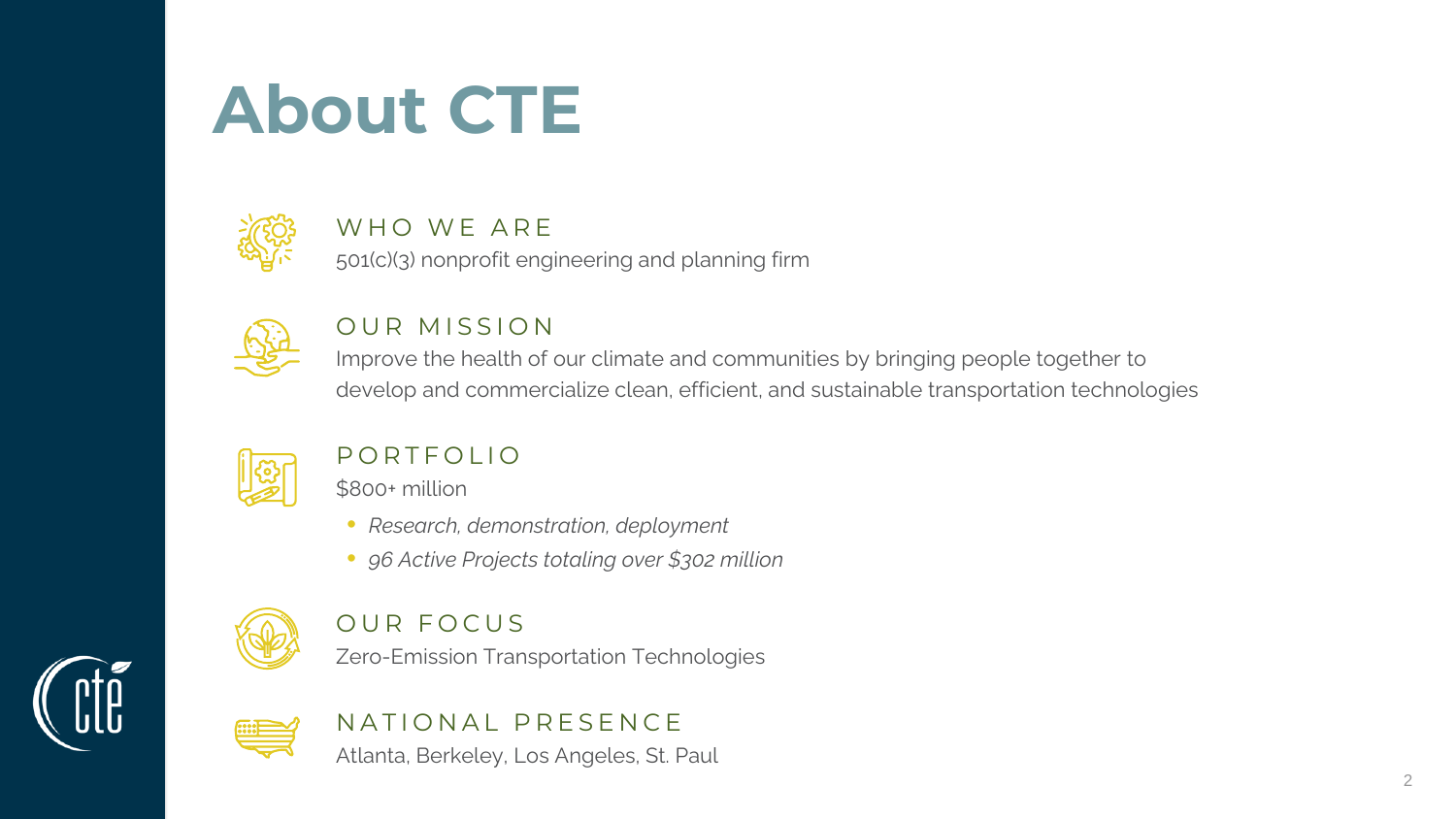### **Our Four Service Areas**



#### **Prototype Development** & Demonstration

We support technology providers through technology research, development, and demonstration.



#### **Smart Deployment**

We support early adopters by providing the best technical solutions for initial deployments.



We help fleet operators implement strategic plans for full electrification.



**Education** & Outreach

We help organizations of all shapes and sizes stay ahead of the technology curve.

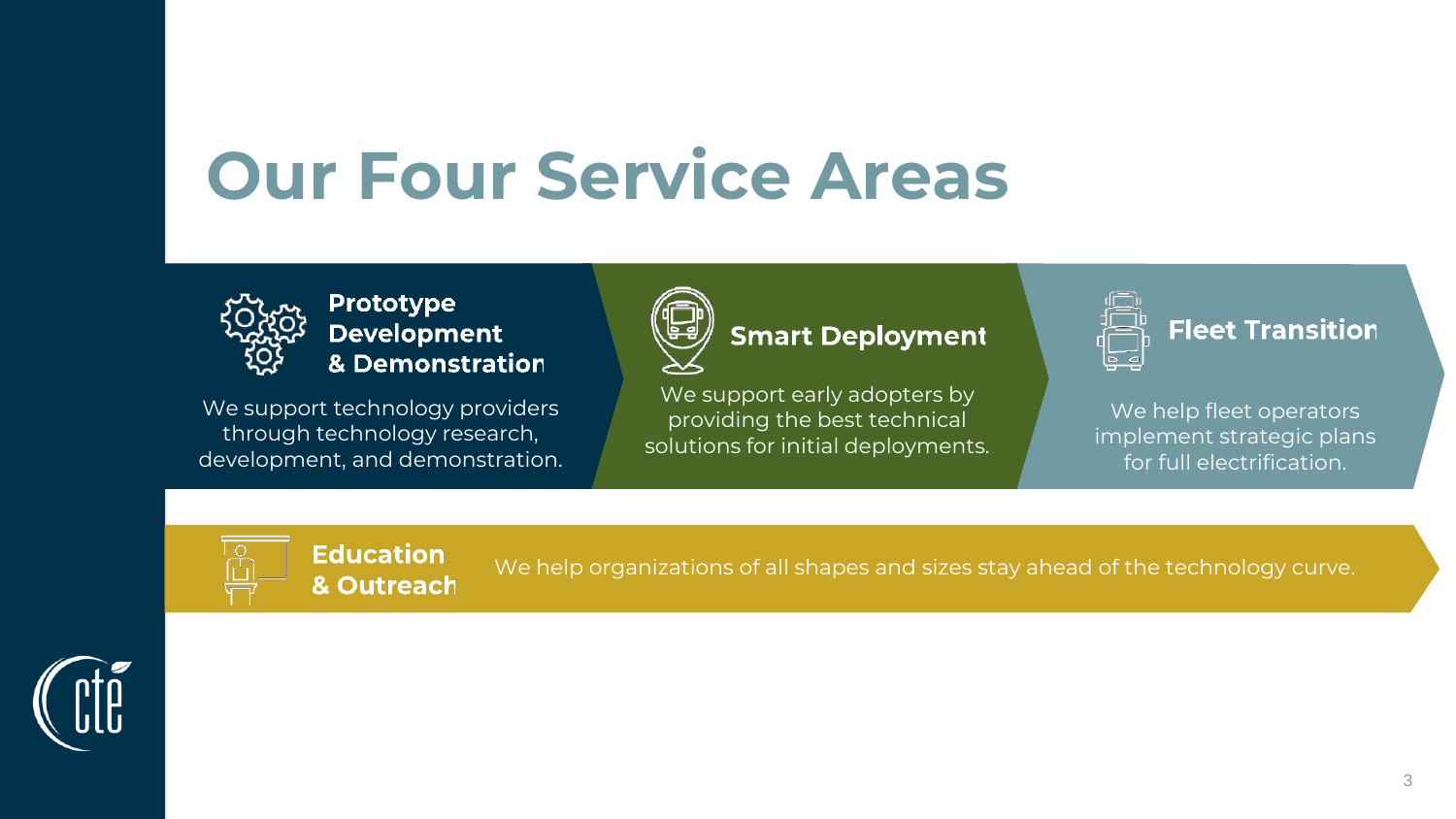### **Proposal and Grant Writing**

We respond to federal and state opportunities to advance the zero-emission vehicle industry. Supported over 50 transit agencies in requesting funding from the FTA's Low-No program in 2022

**CTE wrote proposals for and managed multiple FTA funded National Fuel Cell Bus Program projects to develop and commercialize fuel cell electric buses in the United States.**

**CTE has applied for and been awarded funding under CARB, CEC, DOD, DOE, DOI, EPA, and FTA programs.**

**CTE and its project partners have secured over \$800 million dollars in public funding for zeroemission bus projects.**

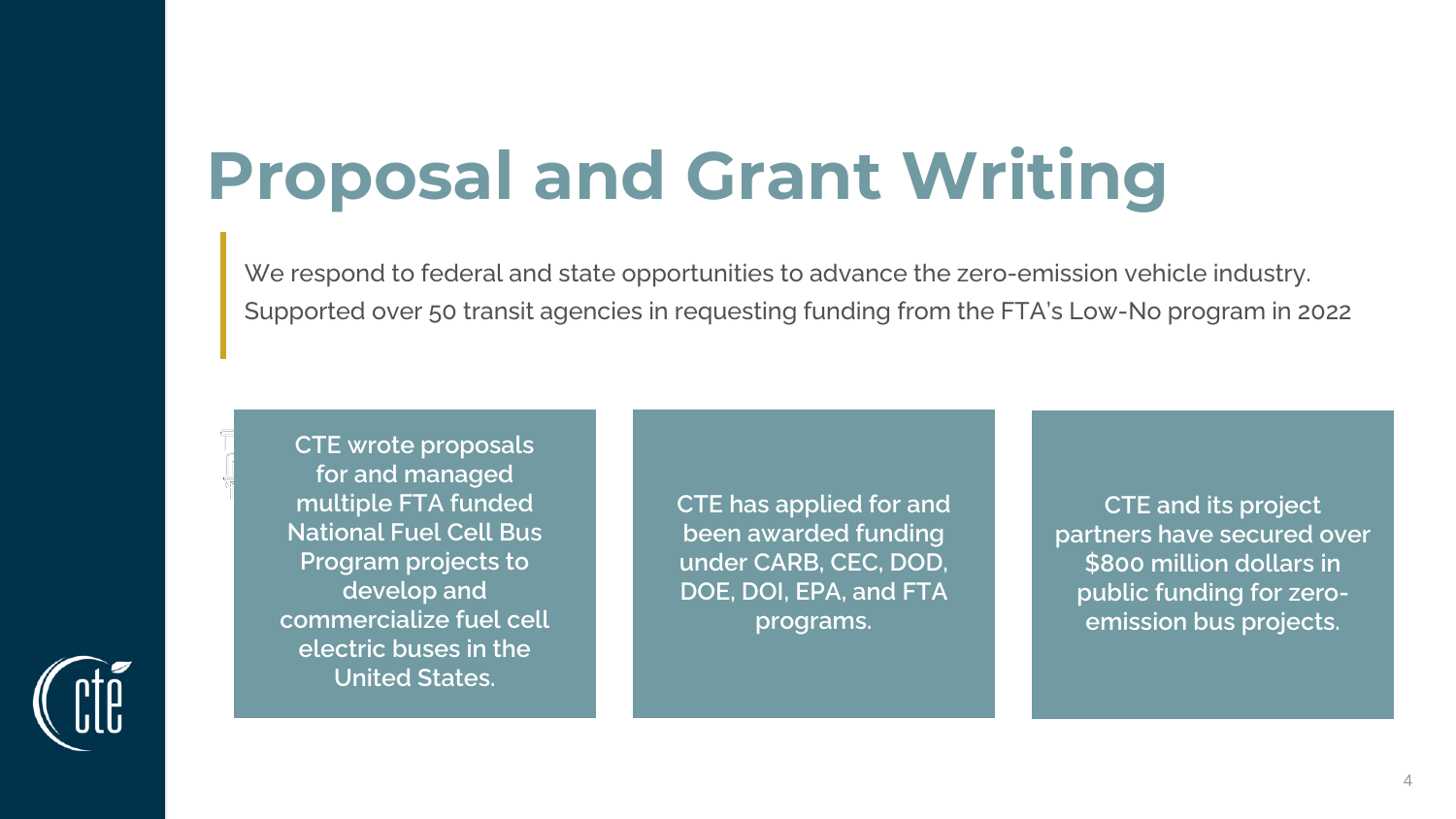### **Plan your project early**

- Developing a zeroemission vehicle deployment strategy takes time
- Many funding opportunities are announced before the solicitation is released



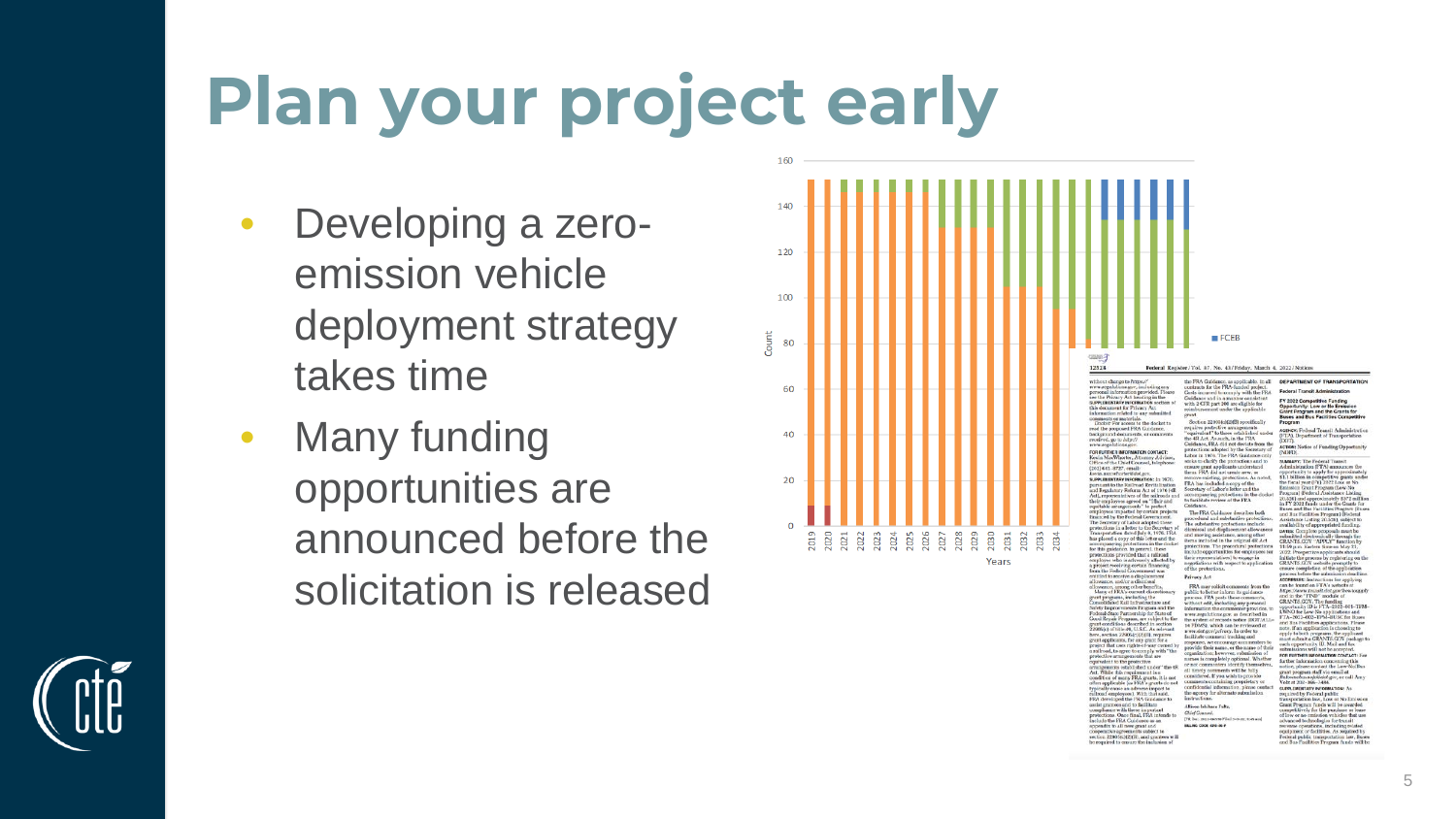### **ZEB Planning**

- Understand vehicle capabilities
	- Power requirements and **limitations**
	- Energy consumption under different topography, speed, and weather conditions
- Commuter bus and cutaway markets are not as far along the commercialization pathway as low -floor transit buses and cars
- Know infrastructure requirements





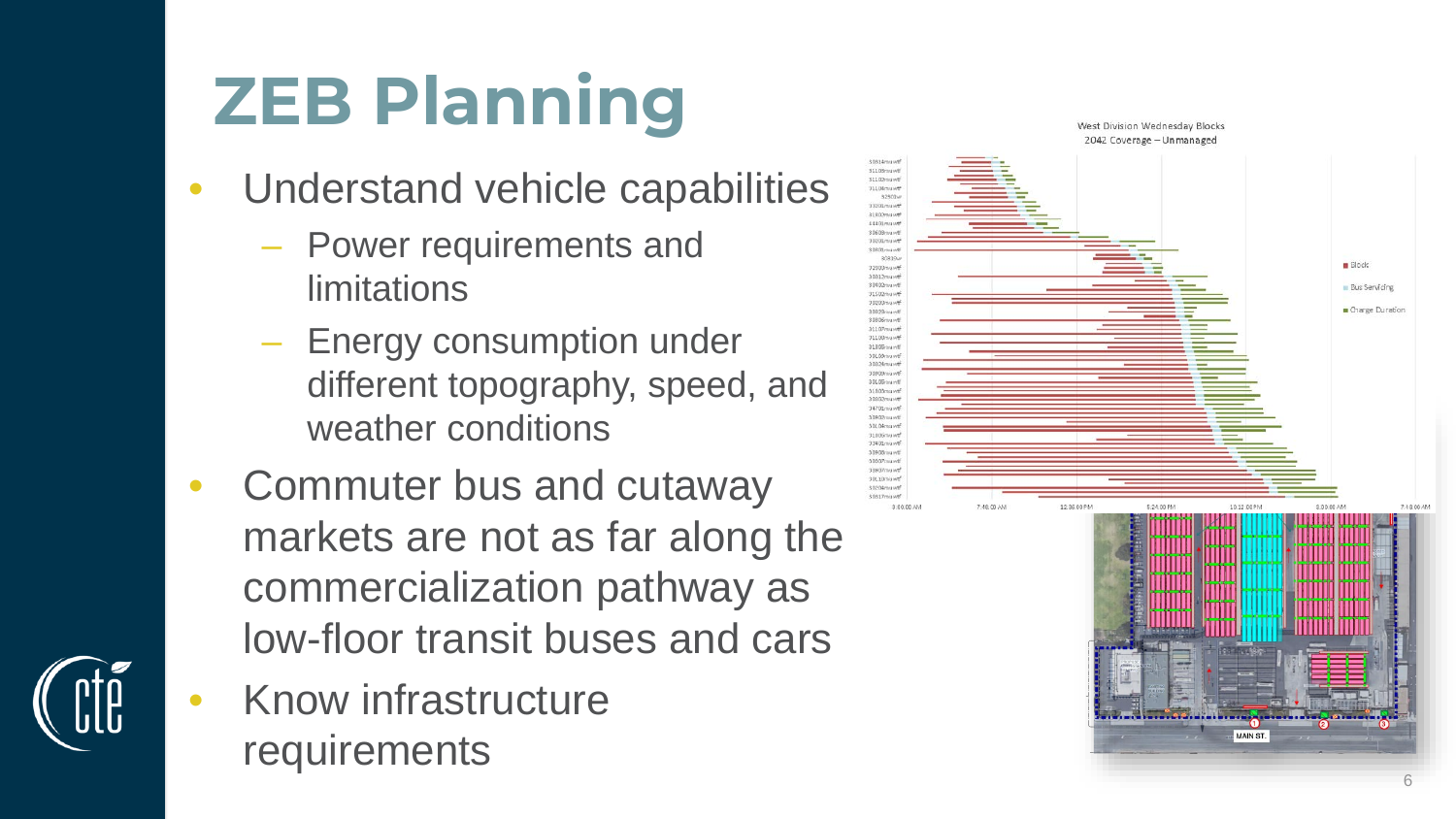### **CARB Innovative Clean Transit Regulation**

100% ZEB Fleet by 2040 is not a mandate, but a goal There is only a *purchasing* mandate:

| <b>Starting January 1</b> | <b>ZEB Percentage of Total</b><br><b>New Bus Purchases</b> |
|---------------------------|------------------------------------------------------------|
| 2026                      | 25%                                                        |
| 2027                      | 25%                                                        |
| 2028                      | 25%                                                        |
| 2029                      | 100%                                                       |

*ZEB Purchase Requirements – Small Agencies*

- Small CA Transit Agencies (<100 buses) are required to submit a board-approved ZEB Rollout Plan by **July 1, 2023.**
- Agencies may request exemption from ZEB purchase requirements
- Cutaway buses, motor coaches, and articulated buses will be excluded until January 1, 2026 or the applicable bus type has passed and obtained a Altoona bus testing report

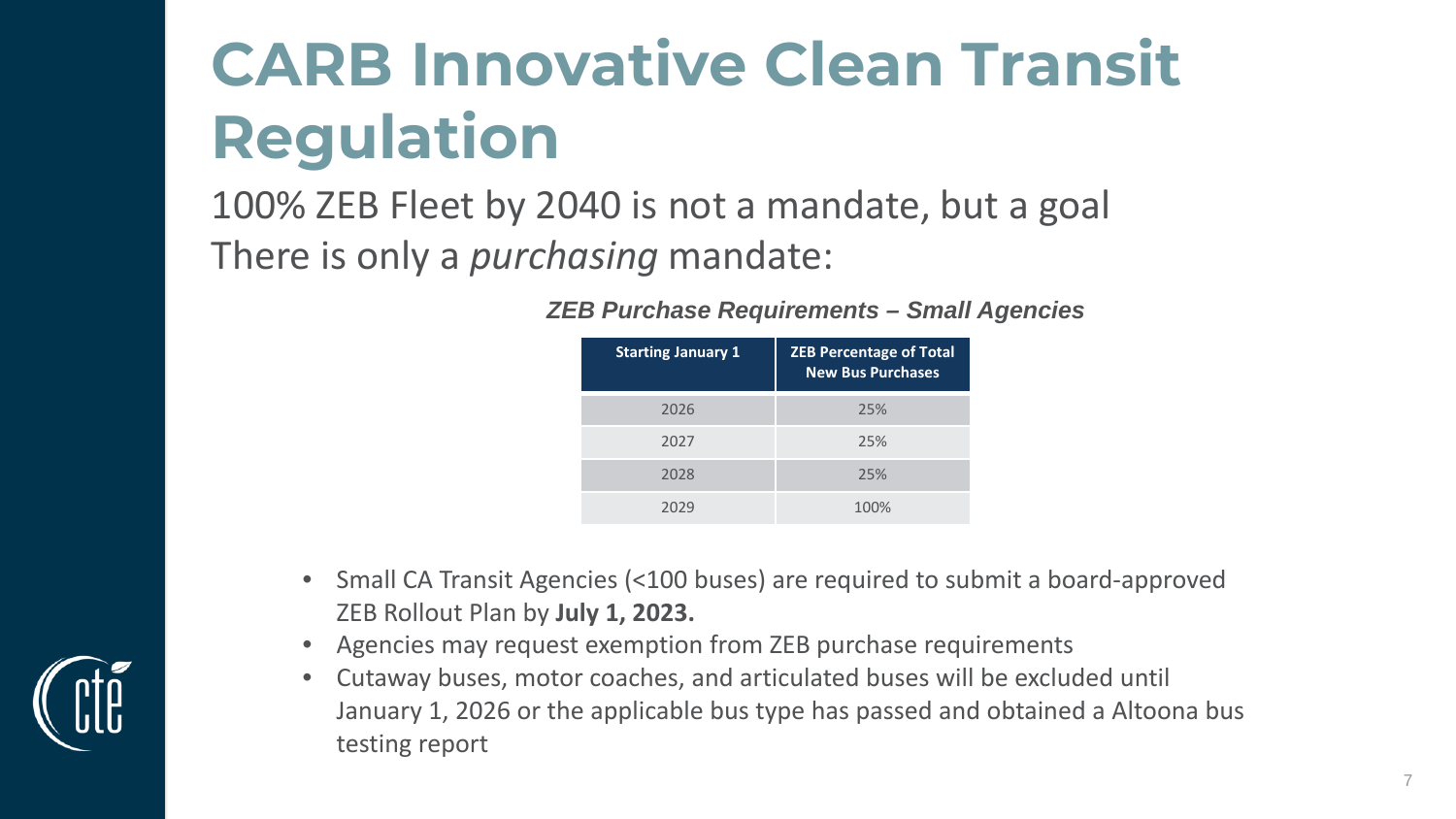### **Transition Planning**

- ICT rule implementation
- Required for applying for Low-No funds
- Nine months to develop comprehensive plan
- Planning is critical for understanding costs and funding needs





**ZEB Transition Plan**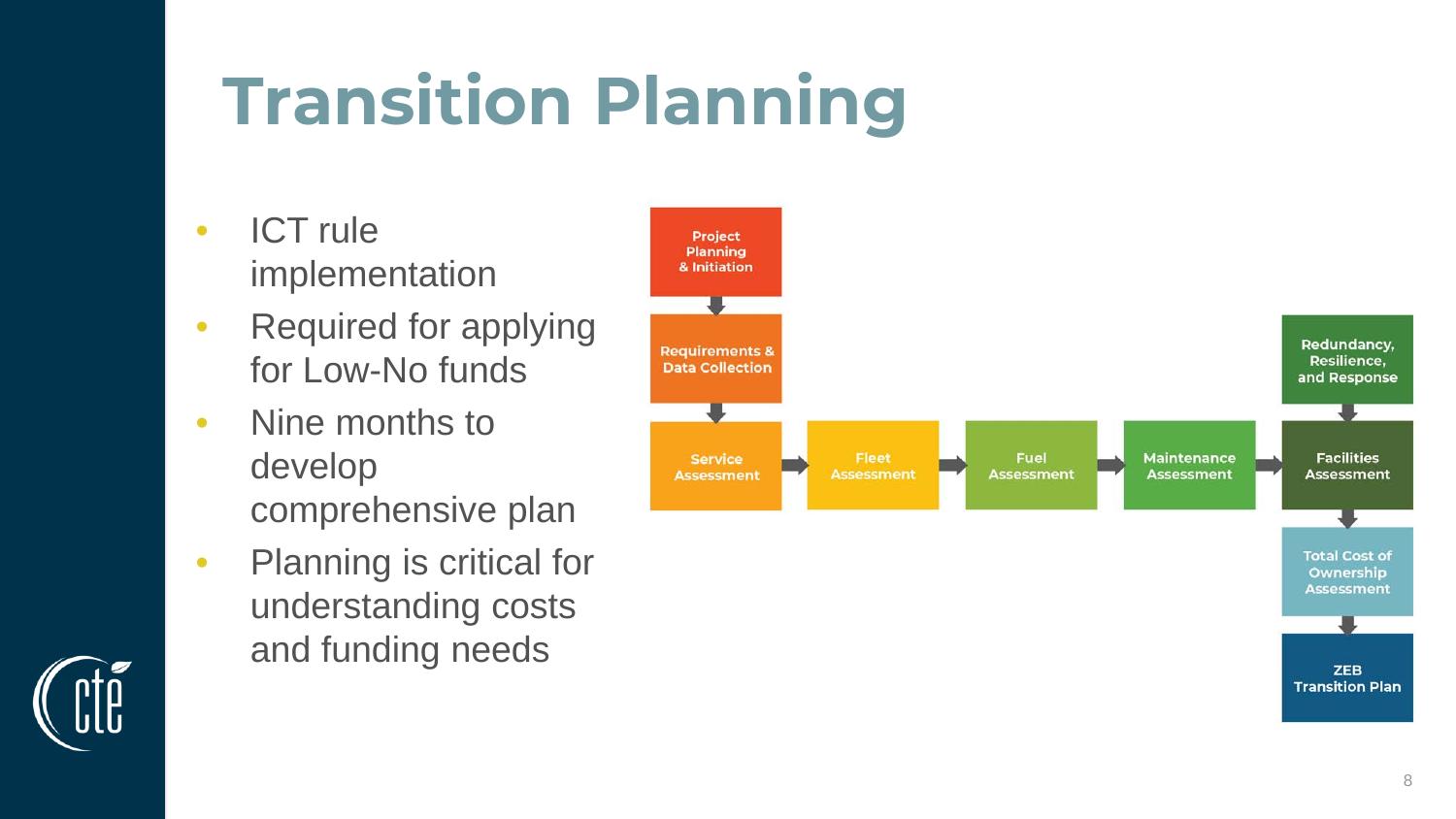### **ZEB Transition Analysis**

Total Cost of Ownership Assessment

• Total Cost of Ownership (TCO) summarizes lifecycle costs of major capital and operating cost components on an annualized basis over the transition period. • Includes bus procurements, fuel, maintenance, and equipment, infrastructure, facility upgrades, and design, construction and installation services.



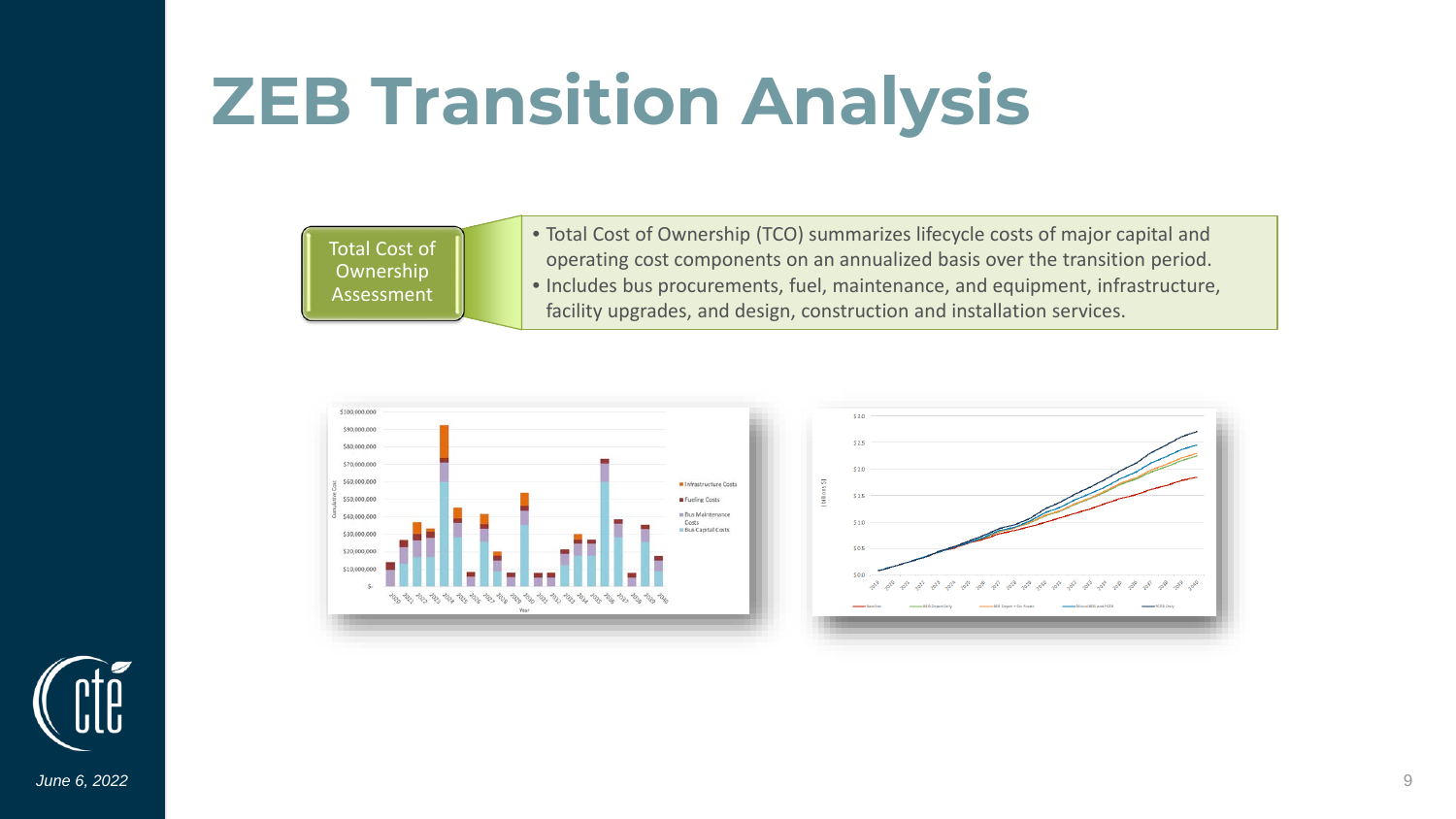## **Funding opportunities**

- Block Grants
	- CEC EnergIIZE program
- Capital programs
	- FTA's Low or No Emission Vehicle Program
- Rebates
	- PG&E EV Fleet Program
- Voucher programs
	- HVIP